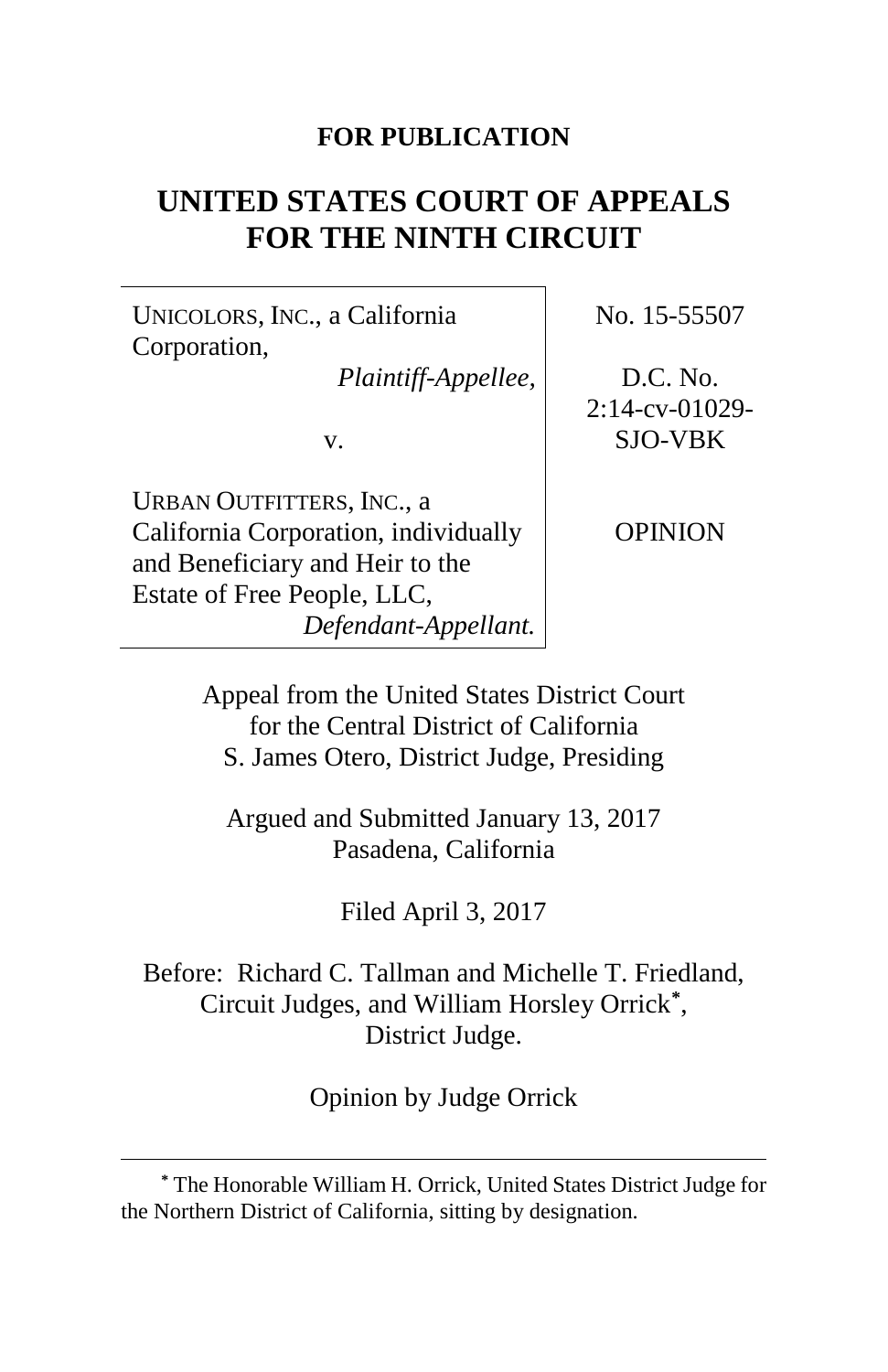#### **SUMMARY[\\*\\*](#page-1-0)**

### **Copyright**

The panel affirmed the district court's judgment in favor of the plaintiff in a copyright infringement case involving fabric designs.

Affirming the district court's summary judgment in favor of the plaintiff on the issue of copyright infringement, the panel held that the district court did not err in its application of the subjective "intrinsic test." The panel held that where the extrinsic similarity of two works is so strong that the works are near duplicates save for superficial differences, the district court may properly conclude that no reasonable jury could find that the works are not substantially similar in their overall concept and feel. The panel also held that it was permissible to infer copying in this case, even absent evidence of access.

The panel held that the district court did not err in concluding, on summary judgment, that the plaintiff had validly registered a fabric design as part of a collection.

Affirming the district court's judgment after a jury trial on the issues of willful infringement and damages, the panel held that substantial evidence supported the jury's verdict because the evidence showed that the defendant acted with reckless disregard for the possibility that the fabric it sampled was protected by copyright.

 $\overline{a}$ 

<span id="page-1-0"></span>**<sup>\*\*</sup>** This summary constitutes no part of the opinion of the court. It has been prepared by court staff for the convenience of the reader.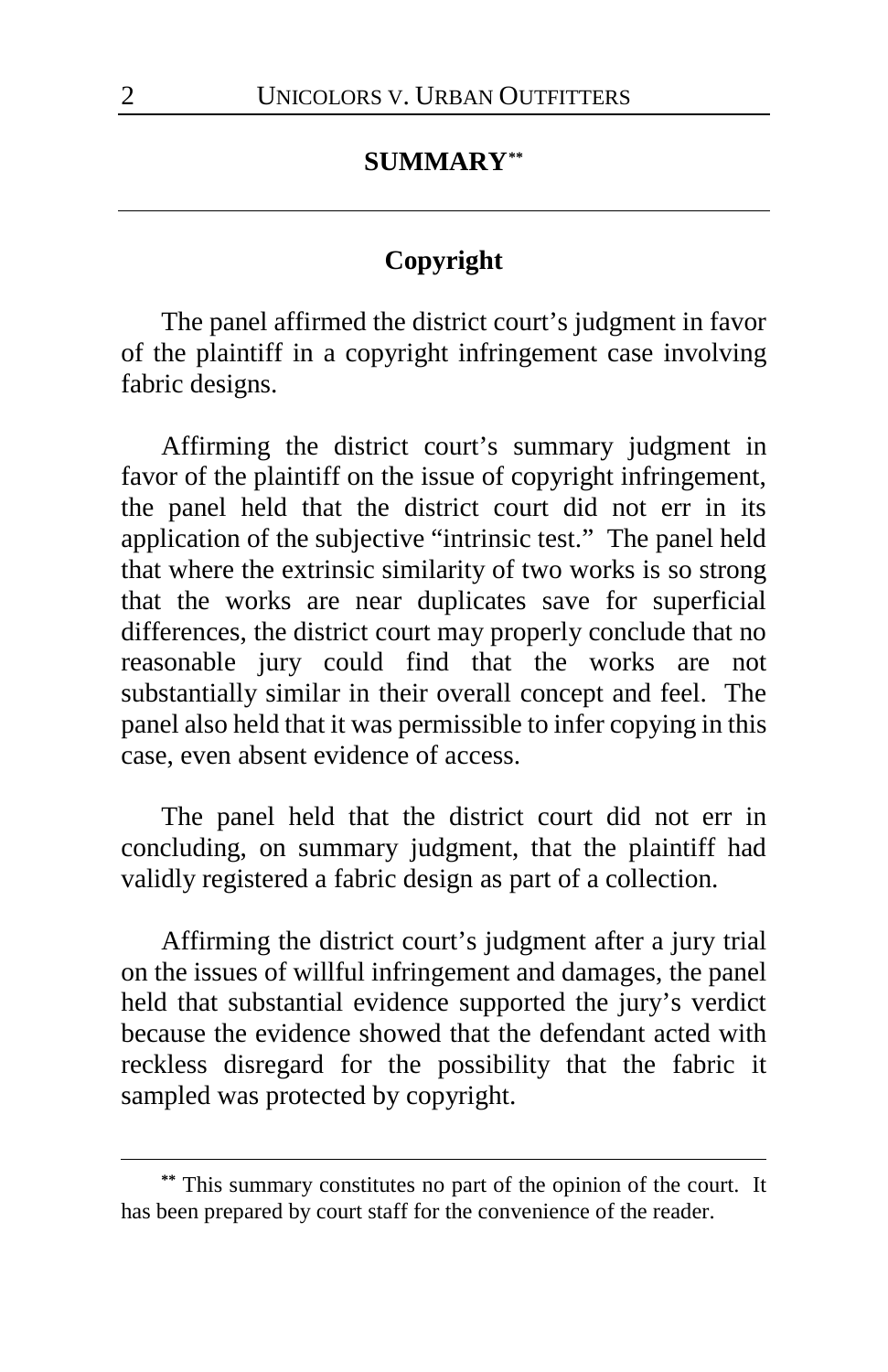The panel addressed additional issues in a concurrently filed memorandum disposition.

### **COUNSEL**

Stephanie P. Alexander (argued), Tara L. Martin, and Miles D. Scully, Gordon & Rees LLP, Irvine, California, for Defendants-Appellants.

Scott Alan Burroughs (argued), Trevor W. Barrett, and Stephen M. Doniger, Doniger Burroughs, Venice, California, for Plaintiff-Appellee.

#### **OPINION**

ORRICK, District Judge:

### **INTRODUCTION**

Urban Outfitters, Inc. and Century 21 Department Stores, LLC (collectively "Urban") appeal the judgment against them in a copyright infringement case involving fabric designs. The district court granted plaintiff Unicolors Inc.'s motion for summary judgment on the issue of copyright infringement and, following a two-day trial, a jury found Urban liable for willful infringement. We reject Urban's arguments that the district court erred in its application of the subjective "intrinsic test" and in its conclusion that Unicolors had validly registered the Subject Design, and further conclude that there was substantial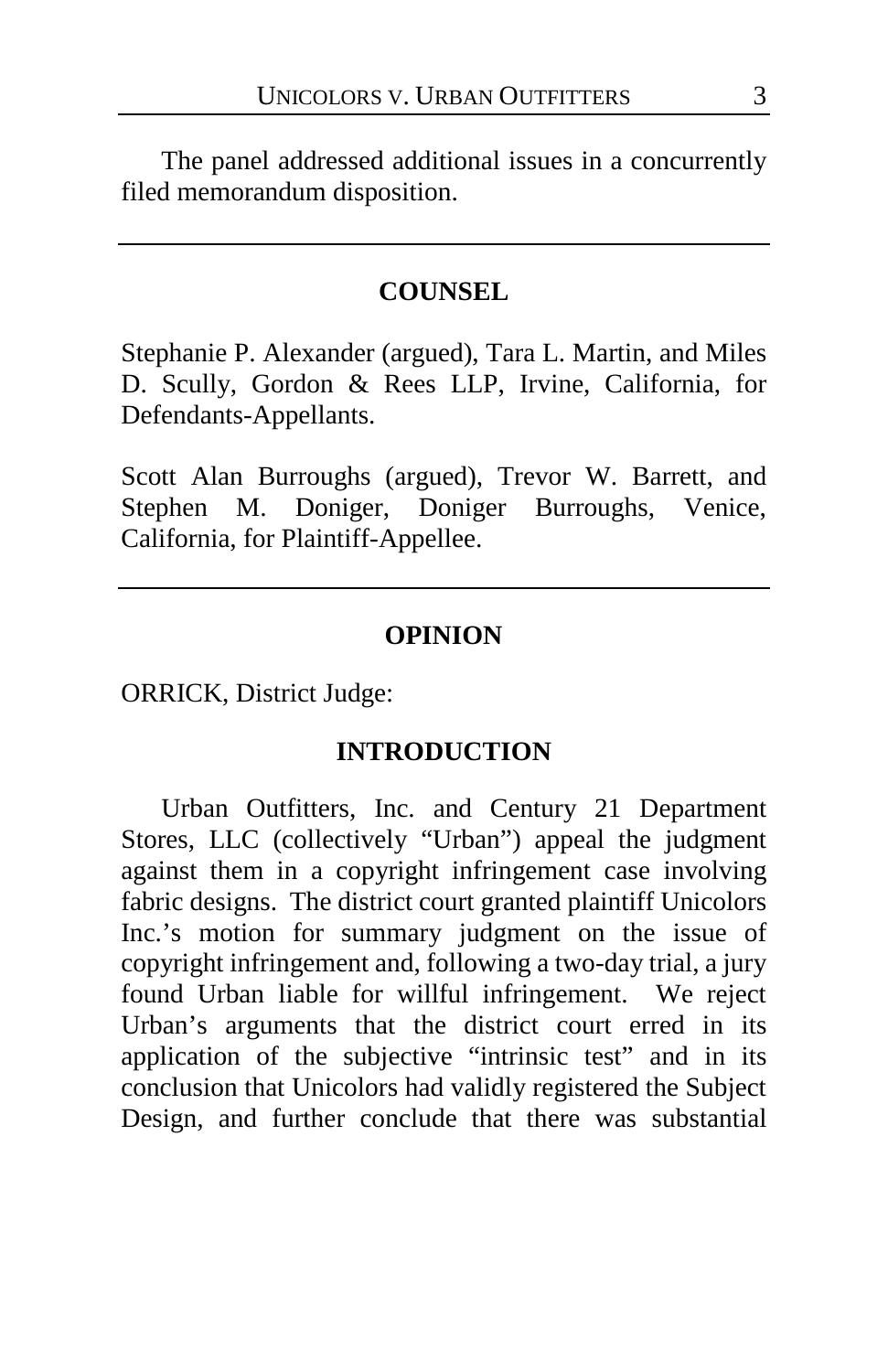evidence to support the jury's verdict for willful infringement.**[1](#page-3-0)** We thus affirm.

### **I. BACKGROUND**

Unicolors is a Los Angeles company in the business of designing and selling fabrics to customers in the apparel markets. Unicolors typically registers copyrights in its designs to protect its investment and maintain a competitive advantage in its artwork.

In September 2008, Unicolors purchased the intellectual property rights to an original piece of work named "QQ-692"created by art studio Milk Print, LLC. It used a computer drafting utility program to reformat and make minor alterations to the QQ-692 design so that it could be printed onto bolts of fabric. It renamed this derivative design "PE1130" ("Subject Design"). On November 26, 2008, Unicolors registered its "Flower 2008" collection with the Copyright Office. Under "Contents Titles," Unicolors listed several designs, including QQ-692, and it attached an image of the design with the label "QQ-692 (PE1130)." Under "Material excluded from this claim," the application listed "Milk Print: QQ-692." Between 2008 and 2011, Unicolors sold approximately 14,000 yards of fabric bearing the Subject Design to customers in the United States.

Urban Outfitters is a specialty retail company operating over 500 stores worldwide. Century 21 is a department store that purchases products from Urban Outfitters. In late 2010, Urban Outfitters developed a women's dress (the "Accused

 $\overline{a}$ 

<span id="page-3-0"></span>**<sup>1</sup>** In a memorandum disposition filed concurrently with this published opinion, we also reject Urban's arguments that the district court improperly relied on inadmissible evidence and abused its discretion when it ruled on a variety of evidentiary and procedural matters.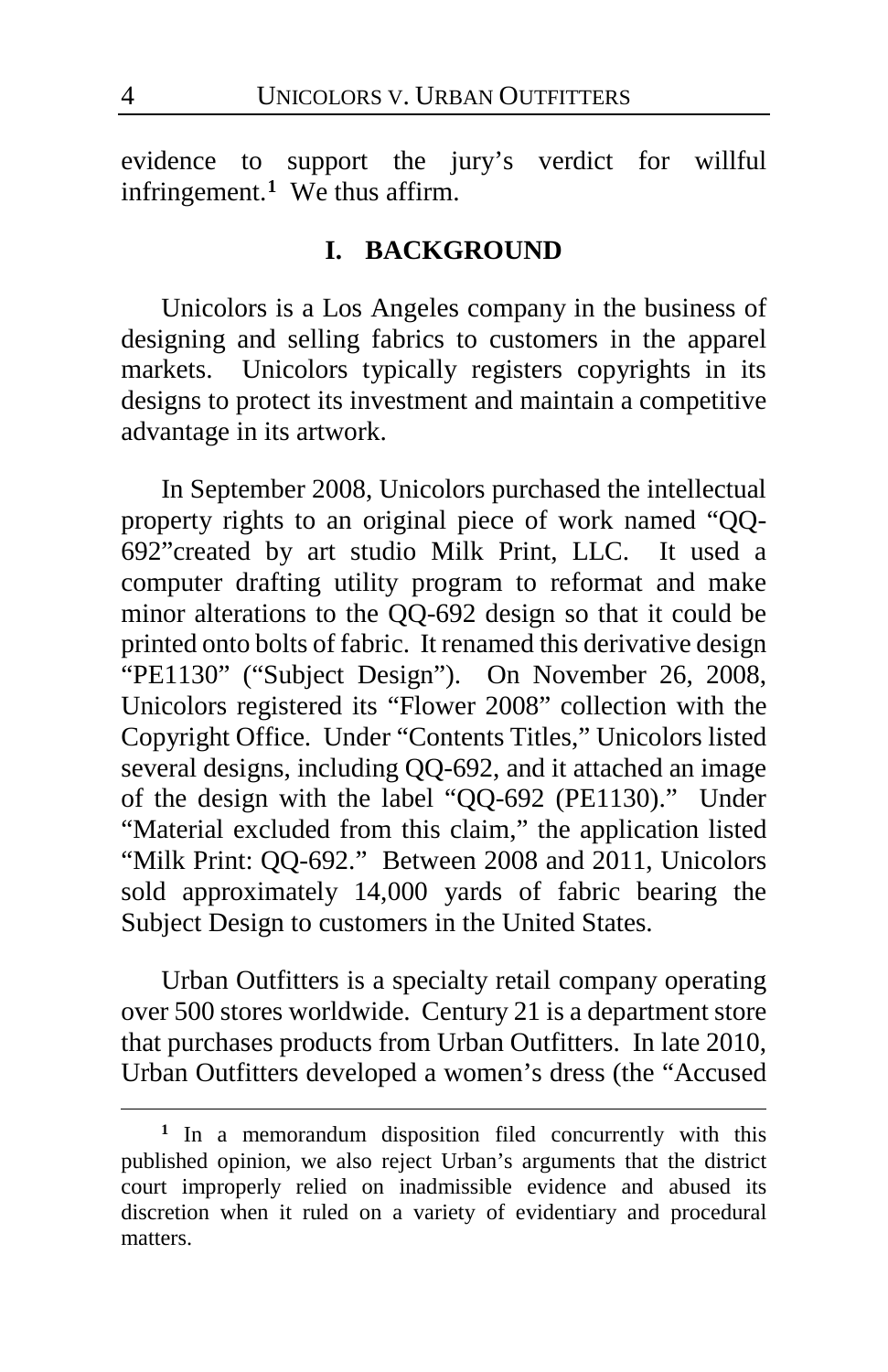Dress") with a fabric design similar to the Subject Design. Unicolors sent a cease-and-desist letter to Urban's counsel two years later, asserting that the Accused Dress infringed Unicolors's PE1130 design. Unicolors then filed suit against Urban alleging copyright infringement of the Subject Design.

At summary judgment, the district court concluded that both defendants were liable for copyright infringement. The court held that Unicolors owns and properly registered a copyright in the Subject Design and that Urban created and sold garments bearing a design that was substantially similar to the Subject Design.

Following a two-day trial on the issues of willfulness and damages, a jury found that Urban had willfully infringed Unicolors's copyright in the Subject Design and awarded \$164,400 in damages. The court then granted Unicolors \$366,910.17 in fees and costs. Urban timely appealed the district court's grant of summary judgment and the jury's finding of willfulness.

### **II. STANDARD OF REVIEW**

We review the district court's grant of summary judgment de novo. *Benay v. Warner Bros. Entm't, Inc.*, 607 F.3d 620, 624 (9th Cir. 2010). In reviewing the jury's verdict, we ask whether the verdict is supported by substantial evidence. *See Harper v. City of Los Angeles*, 533 F.3d 1010, 1021 (9th Cir. 2008). "A jury's verdict must be upheld if it is supported by substantial evidence, which is evidence adequate to support the jury's conclusion, even if it is also possible to draw a contrary conclusion." *Id.* (quoting *Pavao v. Pagay*, 307 F.3d 915, 918 (9th Cir. 2002)).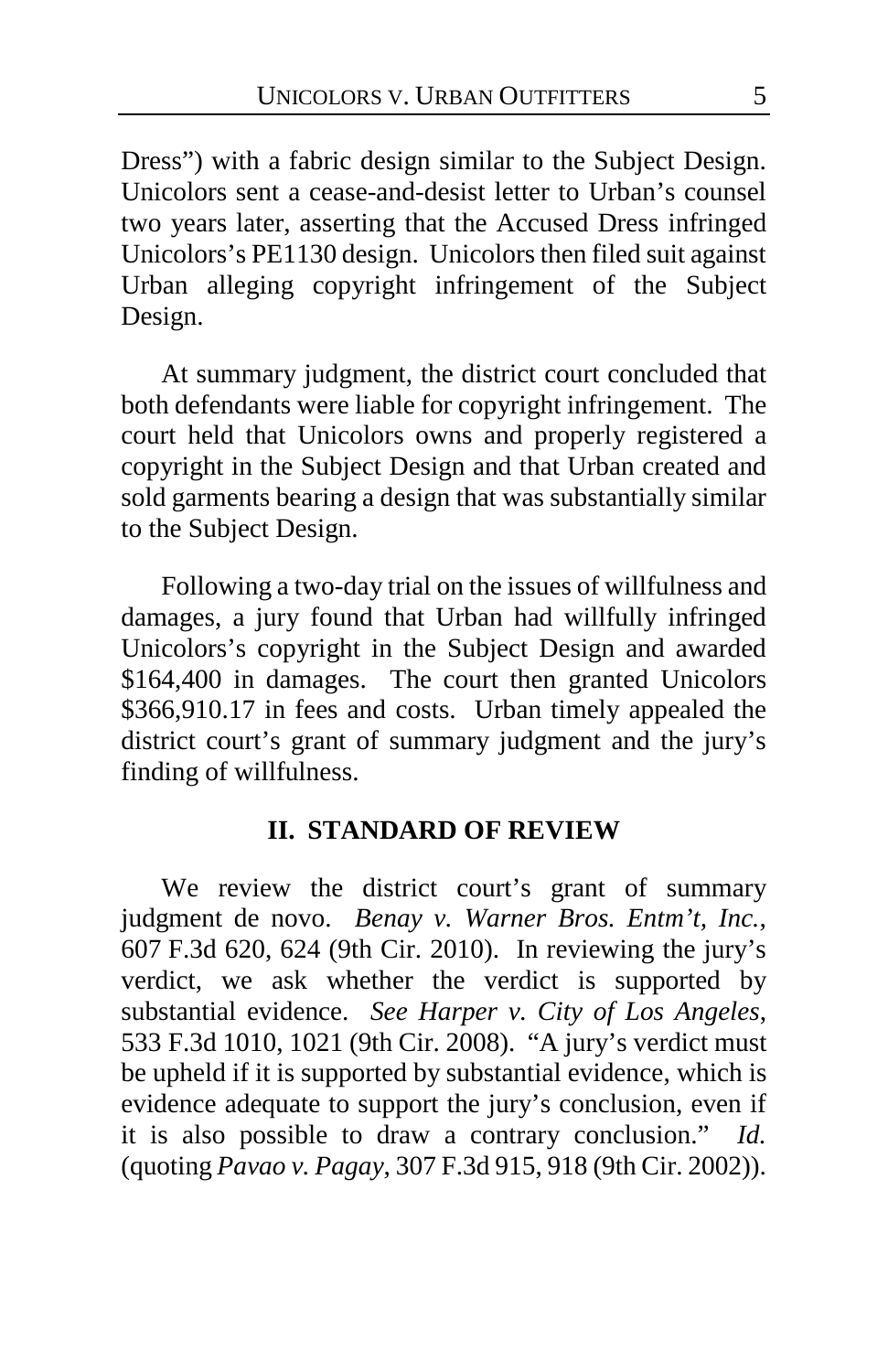#### **III. DISCUSSION**

"To prove copyright infringement, a plaintiff must demonstrate (1) ownership of the allegedly infringed work and (2) copying of the protected elements of the work by the defendant." *Pasillas v. McDonald's Corp.*, 927 F.2d 440, 442 (9th Cir. 1991). Urban asserts that the district court erred in concluding at summary judgment that these elements were met.

### **A. Copying**

A plaintiff must show "copying" of a protected work to prove copyright infringement. *Id.* If there is no direct evidence of copying, a plaintiff may prove this element through circumstantial evidence that (1) the defendant had access to the copyrighted work prior to the creation of defendant's work and (2) there is substantial similarity of the general ideas and expression between the copyrighted work and the defendant's work. *Sid & Marty Krofft Television Prods., Inc. v. McDonald's Corp.*, 562 F.2d 1157, 1162 (9th Cir. 1977), *superseded on other grounds by* 17 U.S.C. § 504(b). Circumstantial evidence of access is generally shown through either evidence of a "chain of events . . . between the plaintiff's work and defendants' access to that work" or evidence that "the plaintiff's work has been widely disseminated." *Three Boys Music Corp. v. Bolton*, 212 F.3d 477, 482 (9th Cir. 2000). If there is no evidence of access, a "striking similarity" between the works may allow an inference of copying. *Baxter v. MCA, Inc.*, 812 F.2d 421, 423 (9th Cir. 1987).

In assessing whether particular works are substantially similar, or strikingly similar, this Circuit applies a two-part analysis: the extrinsic test and the intrinsic test. *Three Boys Music Corp.*, 212 F.3d at 485. The extrinsic test requires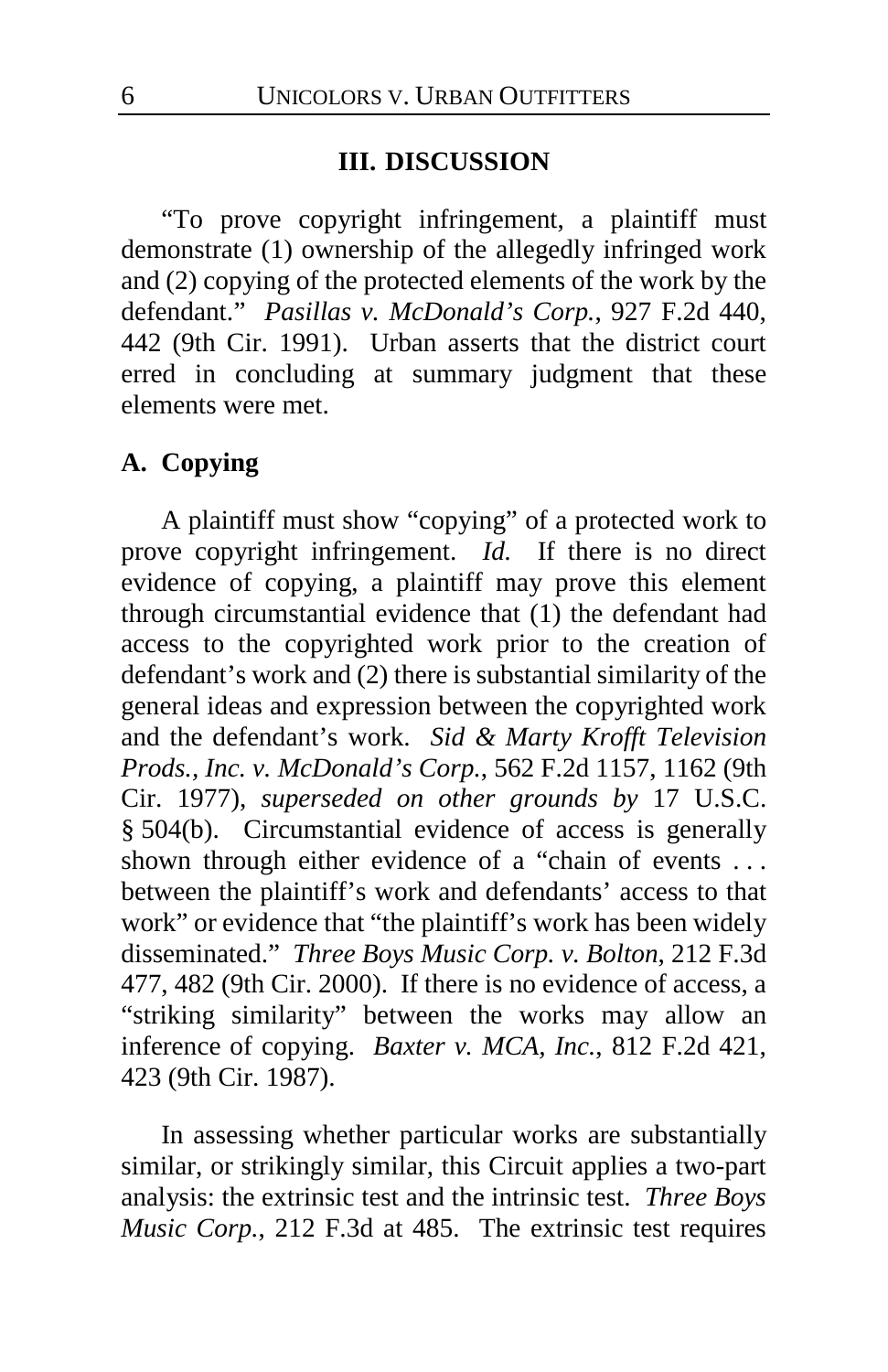plaintiffs to show overlap of "concrete elements based on objective criteria," *id.*, while the intrinsic test is subjective and asks "whether the ordinary, reasonable person would find 'the total concept and feel of the works' to be substantially similar," *Pasillas*, 927 F.2d at 442 (quoting *Krofft*, 562 F.2d at 1164). Because "substantial similarity is usually an extremely close issue of fact ... summary judgment has been disfavored in cases involving intellectual property." *Litchfield v. Spielberg*, 736 F.2d 1352, 1355 (9th Cir. 1984). However, "[a] grant of summary judgment for [the] plaintiff is proper where works are so overwhelmingly identical that the possibility of independent creation is precluded." *Twentieth Century-Fox Film Corp. v. MCA, Inc.*, 715 F.2d 1327, 1330 (9th Cir. 1983).

# **1. The District Court's Substantial Similarity Analysis**

At summary judgment in this case, the evidence regarding access was relatively limited. Unicolors conceded that it could not show a chain of events linking its design to Urban, but it contended that the design had been widely disseminated because it had sold 14,000 yards of the fabric bearing the design for a three-year period prior to Urban's creation of the Accused Dress. Alternatively, Unicolors argued that the court could grant summary judgment because the Subject Design and Accused Dress were so strikingly similar that Urban's design could only be attributed to copying.

The district court determined that there was insufficient evidence to conclude on summary judgment that the Subject Design had been widely disseminated. It focused instead on whether the designs were strikingly similar. The court reviewed Exhibits 3 and 5 submitted by Unicolors, which showed both the Subject Design as it was submitted to the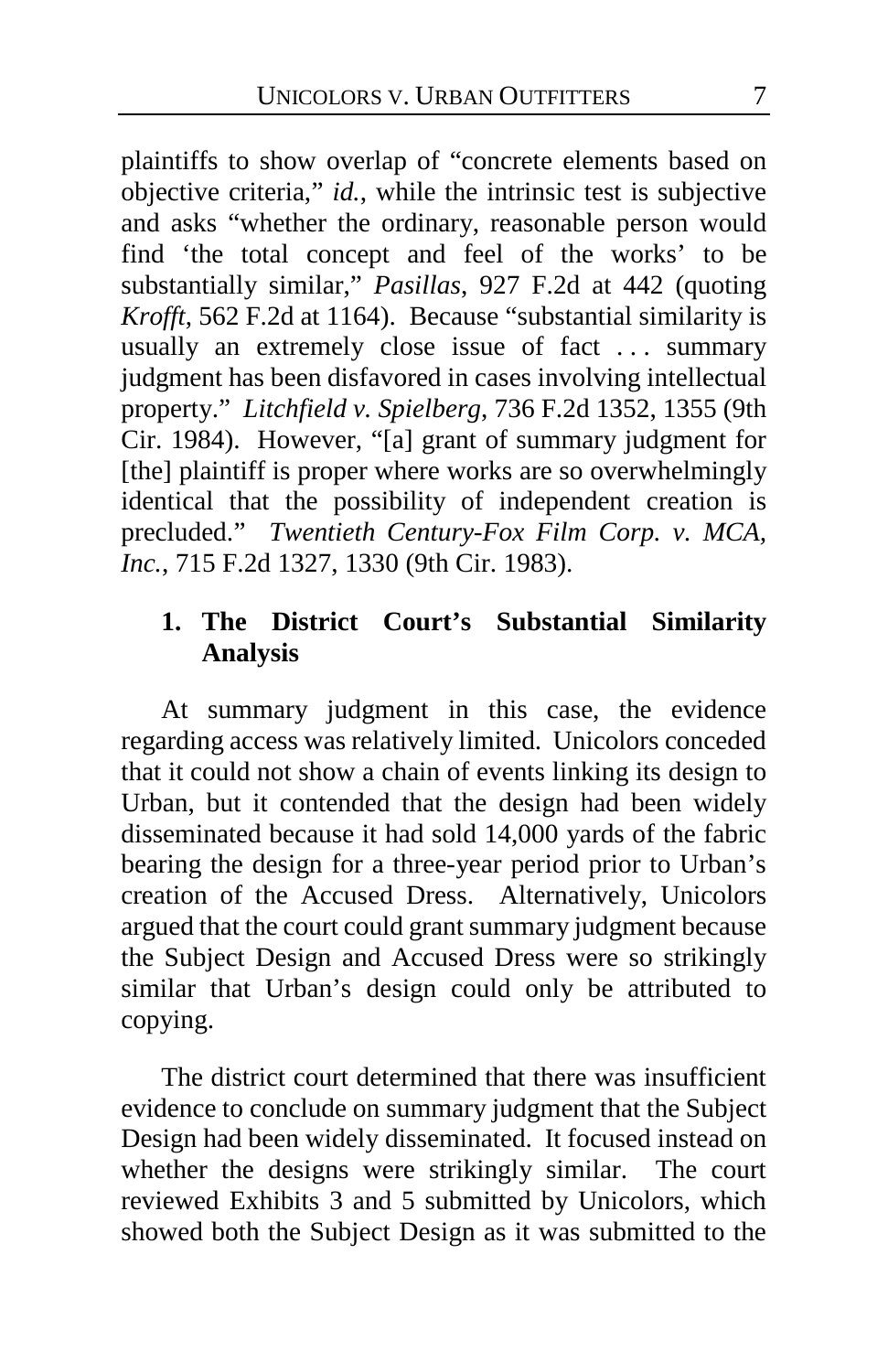Copyright Office and photos of the Accused Dress. In applying both the extrinsic and intrinsic tests, the court analyzed the designs as follows:

> Extrinsically, [the two designs] both feature crowded arrangements of splayed floral or feather motifs. The presentations of the petal groups, the overlays, shading and layout are all nearly identical. The floral or feather motifs have nearly identical cracks and spaces. Both designs use ombre colors. The two designs have some minor differences: for example, the color palettes are different, with the Subject Design having a red-purple-white palette on a black background and the Accused Dress[] having a blue-yellow palette on a dark blue background. However those differences are little more than artifacts from imperfect copying of the fabric or minor modification.

> The intrinsic test also suggests that the two designs are extremely similar. Looking at two designs as a whole, the arrangements, shapes and details of all the floral or feather motifs are almost exactly the same. The colors are different, and only the Subject Design has white parts outlined in a different color, but otherwise the arrangement, shape, and details of all the floral or feather motifs appear to be almost exactly the same.

*Unicolors, Inc. v. Urban Outfitters, Inc.*, No. CV 14-01029 SJO (VBKx), 2015 WL 12733470, at \*7 (C.D. Cal. Feb. 17,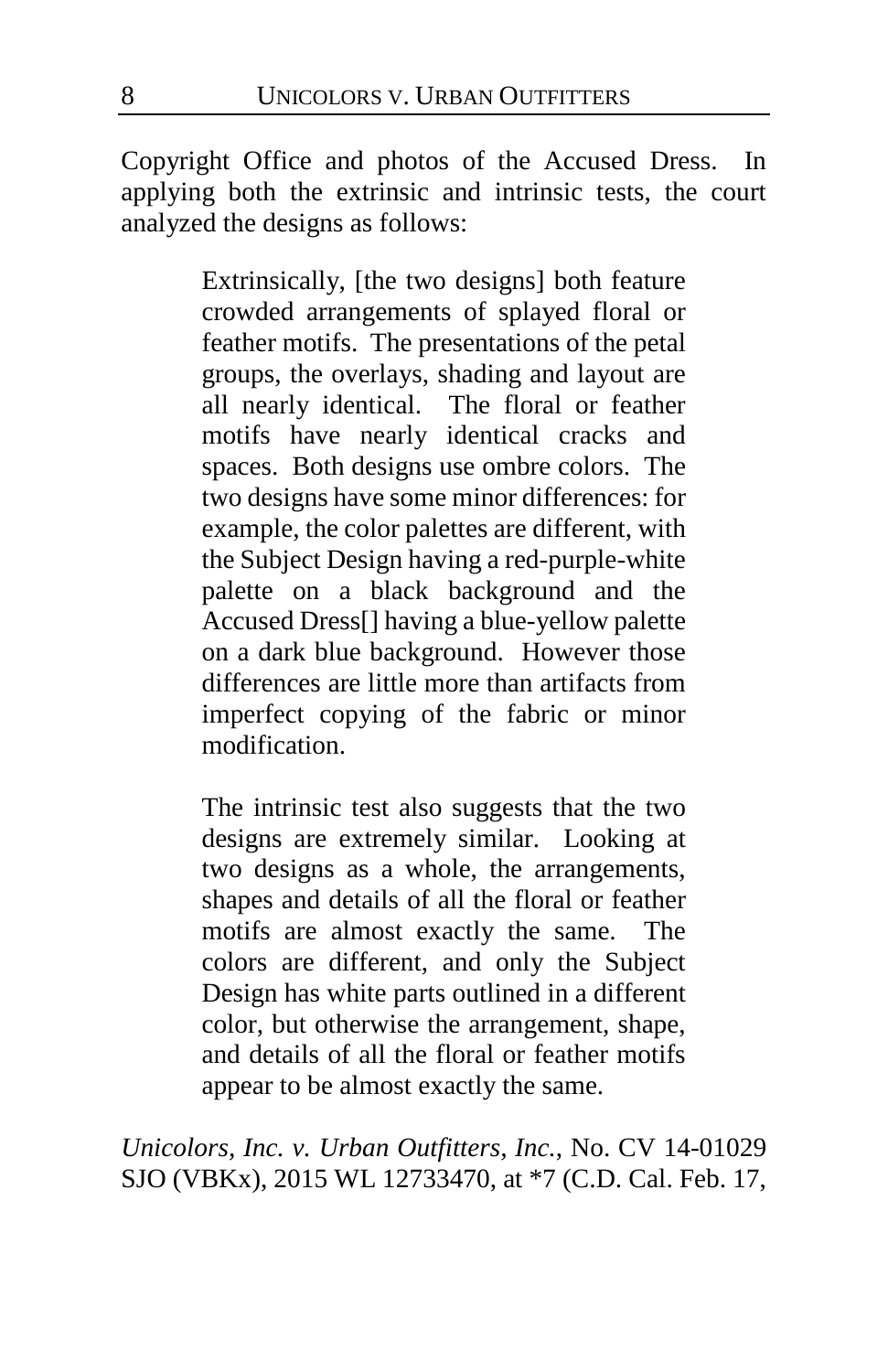2015). The court concluded that "the design on the Accused Dress is substantially similar to [the] Subject Design." *Id.*

### **2. The "Intrinsic Test"**

Urban asserts that the district court erred by applying the subjective "intrinsic test." Urban argues that only a jury may apply the intrinsic test, and that because a plaintiff must satisfy both the extrinsic and intrinsic tests to prove copying, copyright cases such as this one cannot be resolved at summary judgment. Its position has been adopted by one district court. *See Reno-Tahoe Specialty, Inc. v. Mungchi, Inc.*, No. 2:12-cv-01051-GMN-VCF, 2014 WL 553181, at \*8 (D. Nev. Feb. 10, 2014). But Urban's position cannot be reconciled with our prior recognition that, in exceptional cases, works may be so identical that summary judgment in favor of a plaintiff is warranted. *Twentieth Century-Fox Film*, 715 F.2d at 1330 ("A grant of summary judgment for plaintiff is proper where works are so overwhelmingly identical that the possibility of independent creation is precluded."). This is one of those exceptional cases.

The district court detailed the various objective factors and elements that are common between the Subject Design and Accused Dress. It correctly observed that both the Subject Design and Accused Dress include complex patterns with nearly identical orientation, spacing, and grouping of complicated florets and feathers. Although the colors vary slightly, each has an ombre color pattern and uses color in similar ways for highlight and contrast. Given the intricacy of the designs and the objective overlap between them, the district court properly concluded that the works are "so overwhelmingly identical that the possibility of independent creation is precluded." *Id.*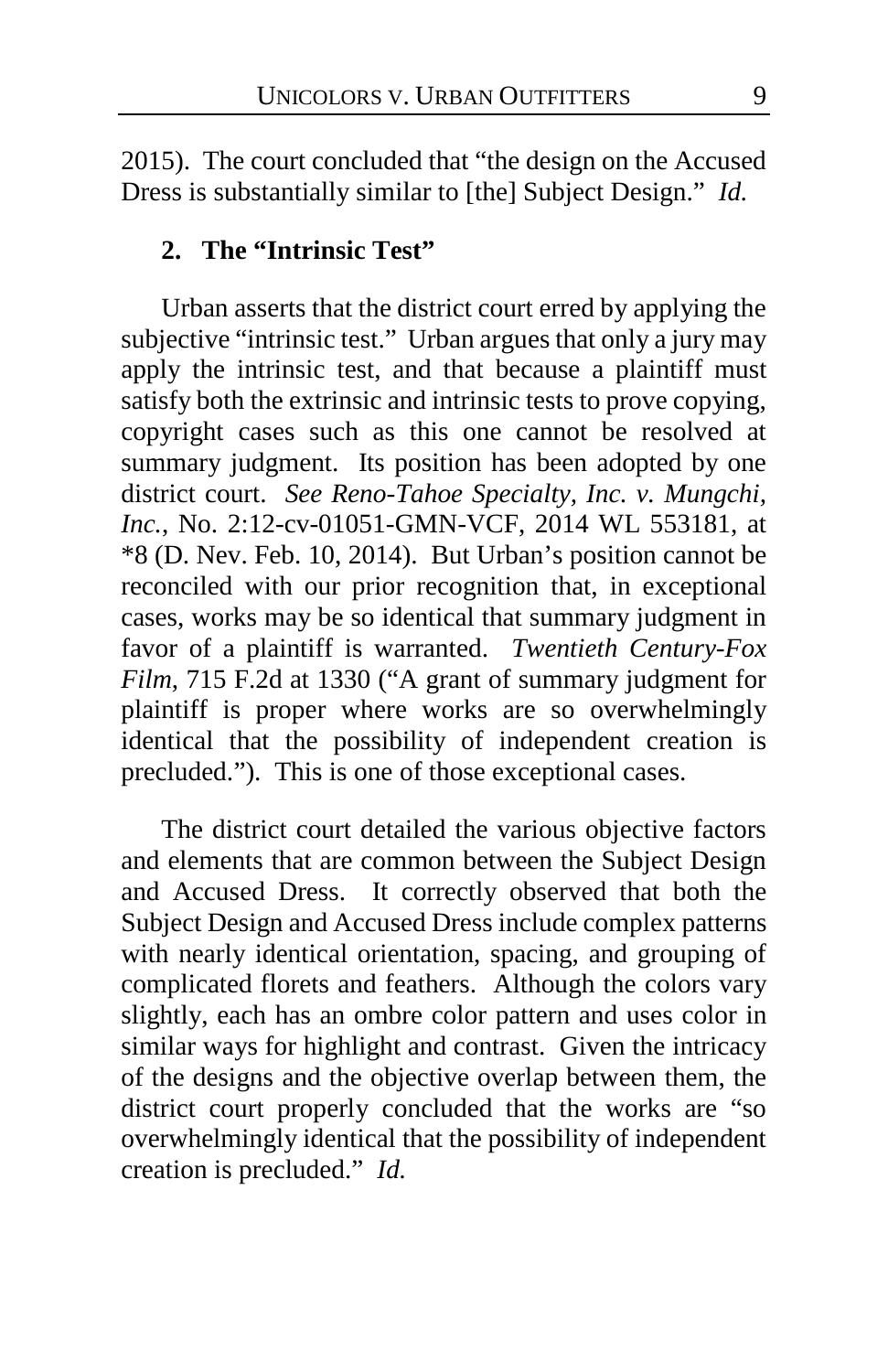Moreover, the cases relied upon by Urban are distinguishable. Urban relies primarily on *L.A. Printex Indus., Inc. v. Aeropostale, Inc.*, 676 F.3d 841, 852 (9th Cir. 2012), and *Funky Films, Inc. v. Time Warner Entm't Co., L.P.*, 462 F.3d 1072, 1077 (9th Cir. 2006), but neither of those cases dealt with works that were virtually identical. In each, the trial court granted summary judgment for defendants because it found that no reasonable jury could find the works substantially similar. In *L.A. Printex*, after conducting an independent review of the works, we determined that there were sufficient objective similarities between the works to create a genuine dispute of material fact under the extrinsic test. 676 F.3d at 852. We then held that "in light of our conclusion that the competing designs present a triable issue of fact under the extrinsic test . . . the issue of substantial similarity must go to the jury." *Id.* at 852. In *Funky Films*, we affirmed the district court's grant of summary judgment, concluding that there were insufficient objective similarities between the works to meet the extrinsic test and, as a result, to find substantial similarity. 462 F.3d at 1081. The rationale behind these decisions is clear: if the court concludes that there are sufficient articulable objective similarities between the two works for plaintiffs to meet the extrinsic test, it is inappropriate for the court to then make a subjective determination that the works, nevertheless, are not substantially similar in their total concept and feel. In other words, once the objective threshold is met, it is the role of the jury to make a nuanced subjective determination under the intrinsic test.

However, *L.A. Printex* and *Funky Films* dealt with situations in which there was a triable issue about whether the works were similar enough to suggest copying, not a situation in which the works are "so overwhelmingly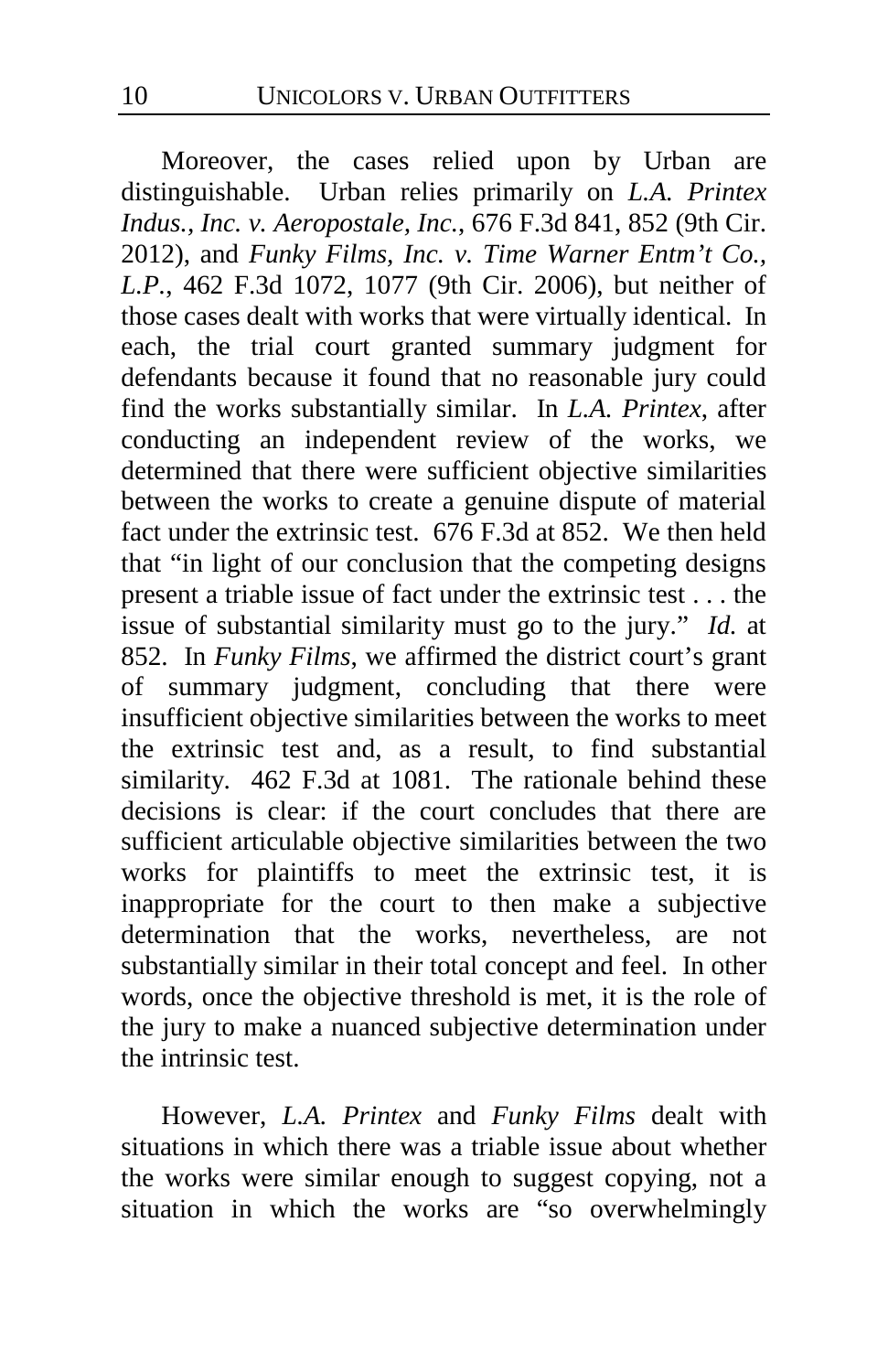identical that the possibility of independent creation is precluded." *Twentieth Century-Fox Film*, 715 F.2d at 1330. Where the extrinsic similarity is so strong that the works are near duplicates save for superficial differences, the court may properly conclude that no reasonable jury could find that the works are not substantially similar in their overall concept and feel. In such a case, the court need not delve into a complex subjective analysis of the works to assess substantial similarity and does not risk supplanting the jury's subjective interpretation with its own.

Allowing district courts to grant summary judgment for plaintiffs in copyright cases plays an important role in preserving the effect and weight of Rule 56. When the works are "so overwhelmingly identical that the possibility of independent creation is precluded," *id.*, there is simply "no genuine dispute as to any material fact," Fed. R. Civ. P. 56(a). As we have previously emphasized, "if Rule 56 is to be of any effect, summary judgment must be granted in certain situations." *Twentieth Century-Fox Film*, 715 F.2d at 1330 n.6. If courts were never permitted to grant summary judgment in favor of plaintiffs on the issue of copying, even for identical works, the effect of Rule 56 would be substantially diluted.

We conclude that a district court may grant summary judgment for plaintiffs on the issue of copying when the works are so overwhelmingly similar that the possibility of independent creation is precluded. The works at issue in this case meet this standard. The objective similarities between the works are stark: the shapes, motifs, arrangements, spacing, and colors of the images in each design are nearly identical. Because of the decisive objective overlap between the works, no reasonable juror could conclude under the intrinsic test that the works are not substantially similar in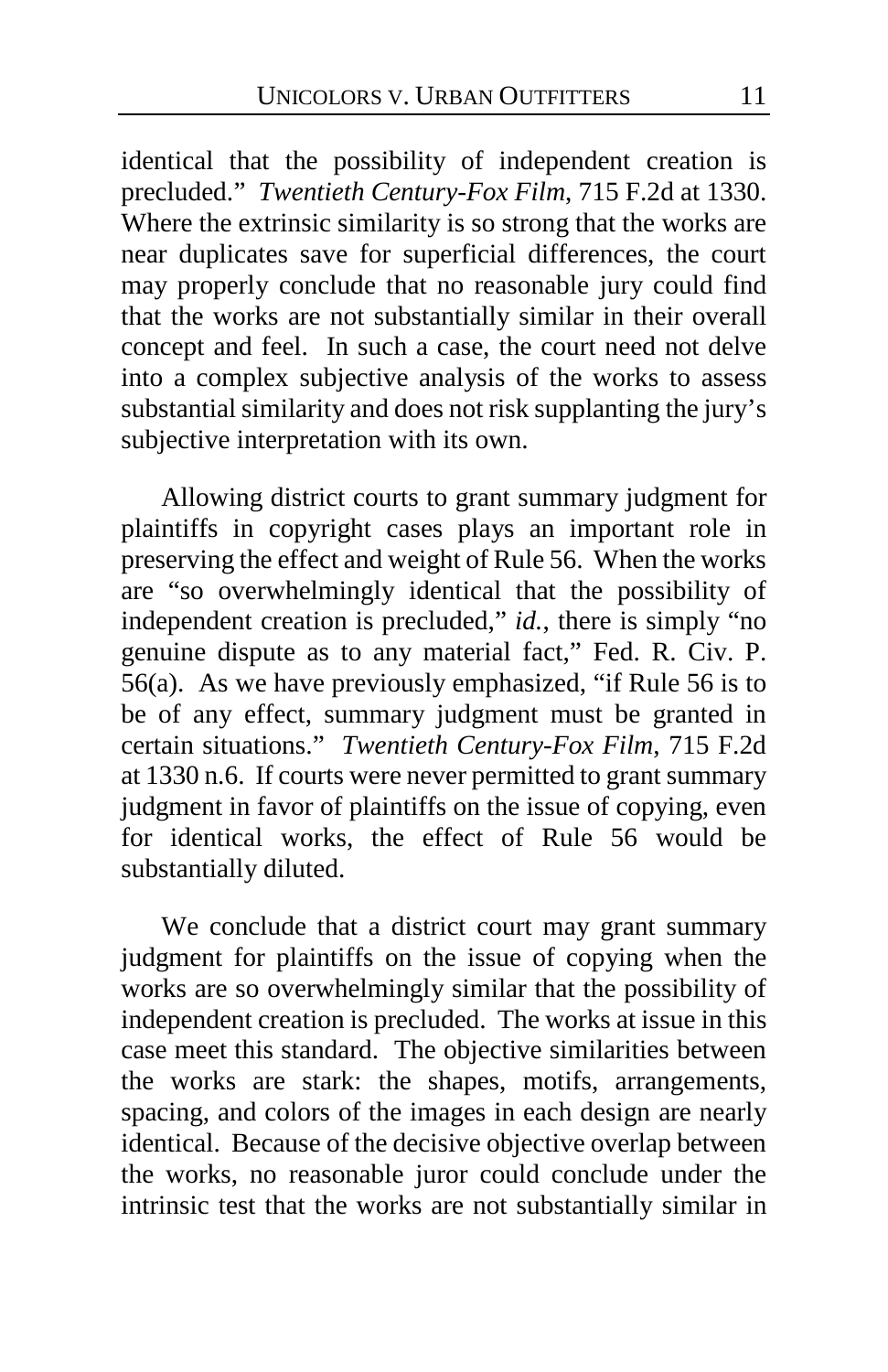total concept and feel. Therefore, the district court properly granted summary judgment.**[2](#page-11-0)**

# **3. Finding "copying" when there is no evidence of access**

Urban asserts that even if a court finds striking similarity, it cannot find "copying" without some evidence of access. This argument is in direct conflict with the statement in *Baxter* that "[a]bsent evidence of access, a 'striking similarity' between the works may give rise to a permissible inference of copying." *Baxter*, 812 F.2d at 423 (citing *Selle v. Gibb*, 741 F.2d 896, 901 (7th Cir. 1984)).

Urban attempts to dismiss *Baxter* and focuses on the Seventh Circuit's decision in *Selle v. Gibb*, in which the court explained that while striking similarity can lead to an inference of copying, "striking similarity is just one piece of circumstantial evidence tending to show access and must not be considered in isolation." 741 F.2d at 901. Urban mistakenly asserts that *Selle* establishes that both access and striking similarity are required to find copying. In *Selle*, the Seventh Circuit reviewed whether the district court had properly directed verdict for the defendants, overturning the jury's decision that plaintiff Ronald Selle's song "Let it End" infringed the Bee Gee's song "How Deep Is Your Love." *Id.* at 896. In its discussion, the court expressed skepticism that a finding of "striking similarity" on its own could establish copying and suggested that plaintiffs must, at a minimum, show that there was some opportunity for the defendants to access its work. *Id.* at 901 ("[I]f the plaintiff admits to having kept his or her creation under lock and key, it would

<u>.</u>

<span id="page-11-0"></span>**<sup>2</sup>** The district court held that the works are substantially similar. In our review of this issue *de novo*, we clarify that the works are not only substantially similar, but strikingly similar.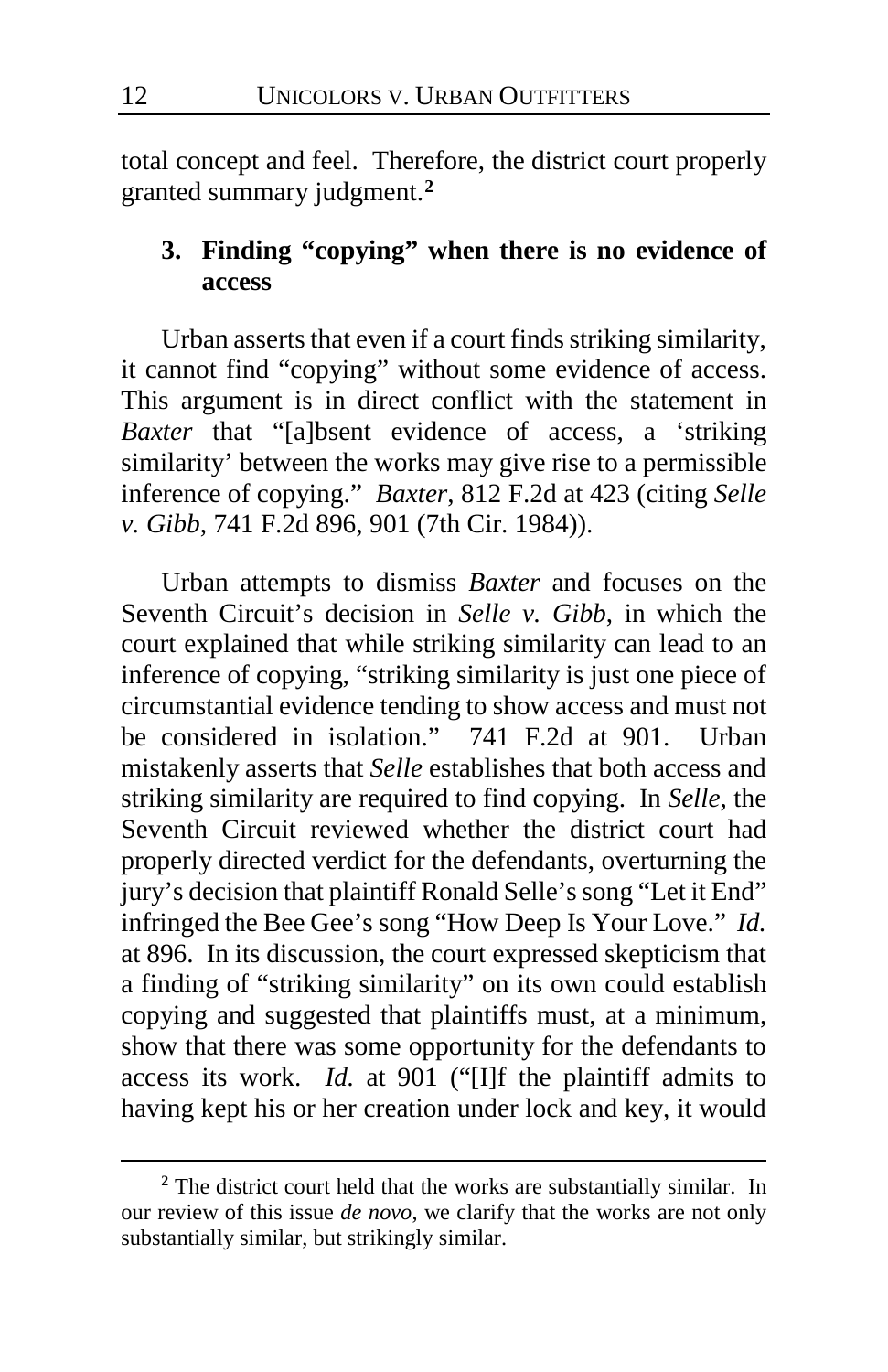seem logically impossible to infer access through striking similarity."). However, the court ultimately concluded that striking similarity can allow a reasonable inference of access when "the similarity is of a type which will preclude any explanation other than that of copying." *Id.* at 905.

*Selle* is precisely in line with *Baxter* on this issue, which is not surprising given the *Baxter* court cited *Selle* in asserting that "[a]bsent evidence of access, a 'striking similarity' between the works may give rise to a permissible inference of copying." *Baxter*, 812 F.2d at 423. Here, the works are virtually identical. Given the complexity of these works and the striking similarity between them, "[i]t was . . . unnecessary to consider the possibility that . . . [the Accused Dress] was the product of independent creation, coincidence, a prior common source, or any source other than copying." *Id.* at 424 n.2 (citing *Selle*, 741 F.2d at 901). In short, it is permissible to infer copying in this case, even absent evidence of access.**[3](#page-12-0)**

# **B. Whether the Subject Design was Included in Unicolors's Registration**

Next, Urban argues that the district court erred in granting summary judgment because there were disputed facts as to whether the Subject Design was included in Unicolors's copyright registration. We disagree, because we

<u>.</u>

<span id="page-12-0"></span>**<sup>3</sup>** Although plaintiffs need not show evidence of access to demonstrate copying where the works are strikingly similar, Unicolors did present evidence that the Subject Design was not kept under lock and key: Unicolors sold approximately 14,000 yards of fabric with the Subject Design in the years before Urban created the Accused Dress. Urban represented that it created its dress design by making alterations to a fabric swatch of unknown origin that it found in its studio. This evidence demonstrates that Urban could have accessed and copied the Subject Design.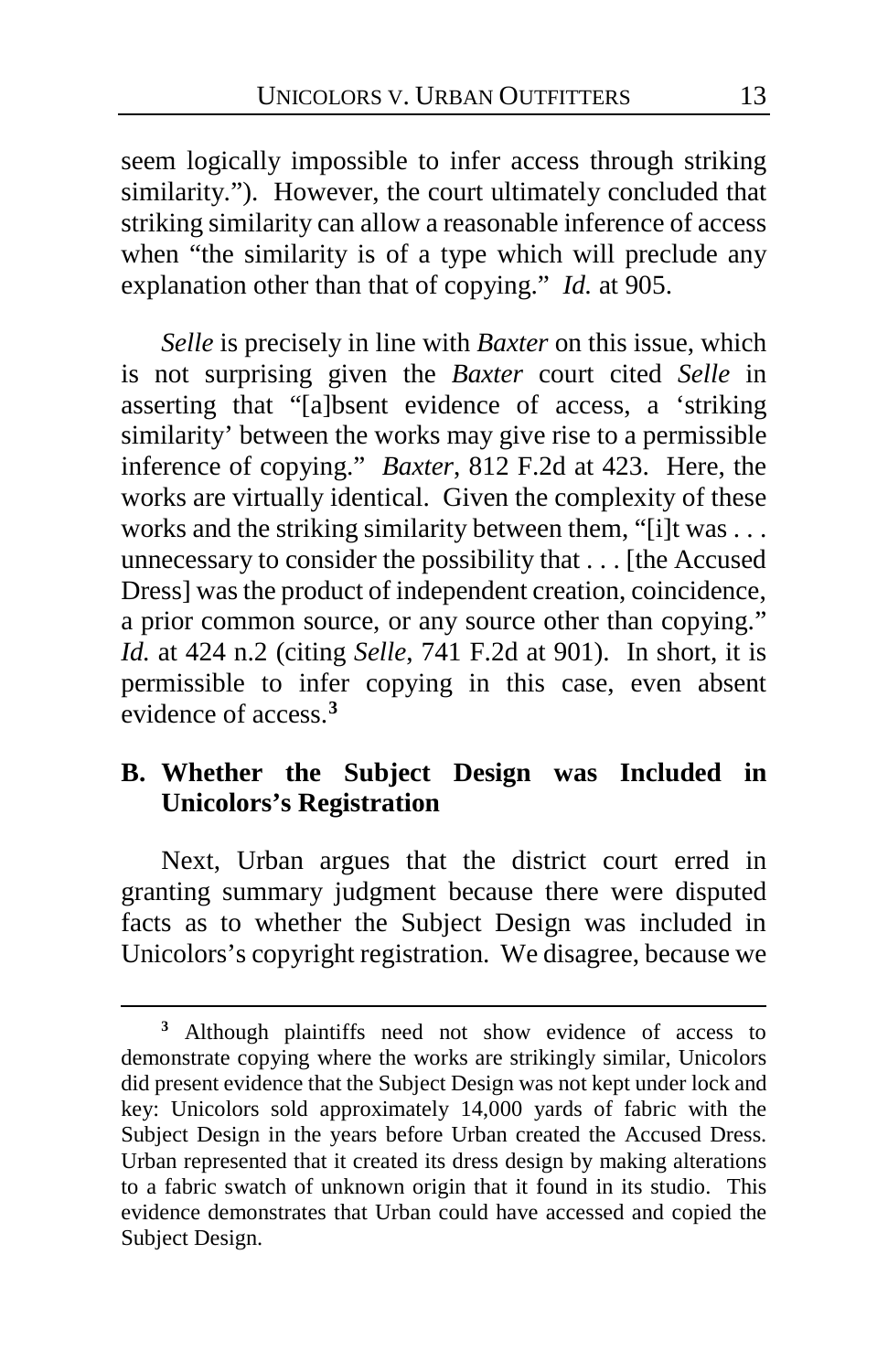conclude that the undisputed facts show that the Subject Design was registered as part of Unicolors's "Flower 2008" collection.

Unicolors was required to show registration as an element of an infringement claim. *See Cosmetic Ideas, Inc. v. IAC/Interactivecorp.*, 606 F.3d 612, 615 (9th Cir. 2010) (citing *Reed Elsevier, Inc. v. Muchnick*, 599 U.S.166 (2010)). A certificate of registration from the U.S. Copyright Office raises the presumption of copyright validity and ownership. *Micro Star v. Formgen Inc.*, 154 F.3d 1107, 1110 (9th Cir. 1998).

The Subject Design was registered as part of a collection. The registration certificate for Unicolors's "Flower 2008" collection lists "Flower 2008(11)" as the title of the collection, and then lists the titles of several works within the collection. Although the title list includes the name of Unicolors's source artwork, QQ-692, it does not include the name of the Subject Design, PE1130. Moreover, the "Material excluded from this claim" section lists "Milk Print: QQ-692" among its entries.

Unicolors properly submitted a copy of PE1130, the Subject Design, with its application for the Flowers 2008 collection,**[4](#page-13-0)** and neither party disputes that Unicolors owns all rights in PE1130 and its source work, QQ-692. Nonetheless, Urban asserts that there is a question of fact as to whether the Subject Design is included in the Flower 2008 registration because the name of PE1130 is not included on

-

<span id="page-13-0"></span>**<sup>4</sup>** At oral argument, counsel for Urban asserted that Unicolors did not submit a copy of PE1130 with its Flowers 2008 application and instead only submitted a copy of QQ-692. This assertion is not supported by the record. The record shows that the copy of the Subject Design submitted to the Copyright Office included both names and was labeled as "QQ-692 (PE1130).TIF."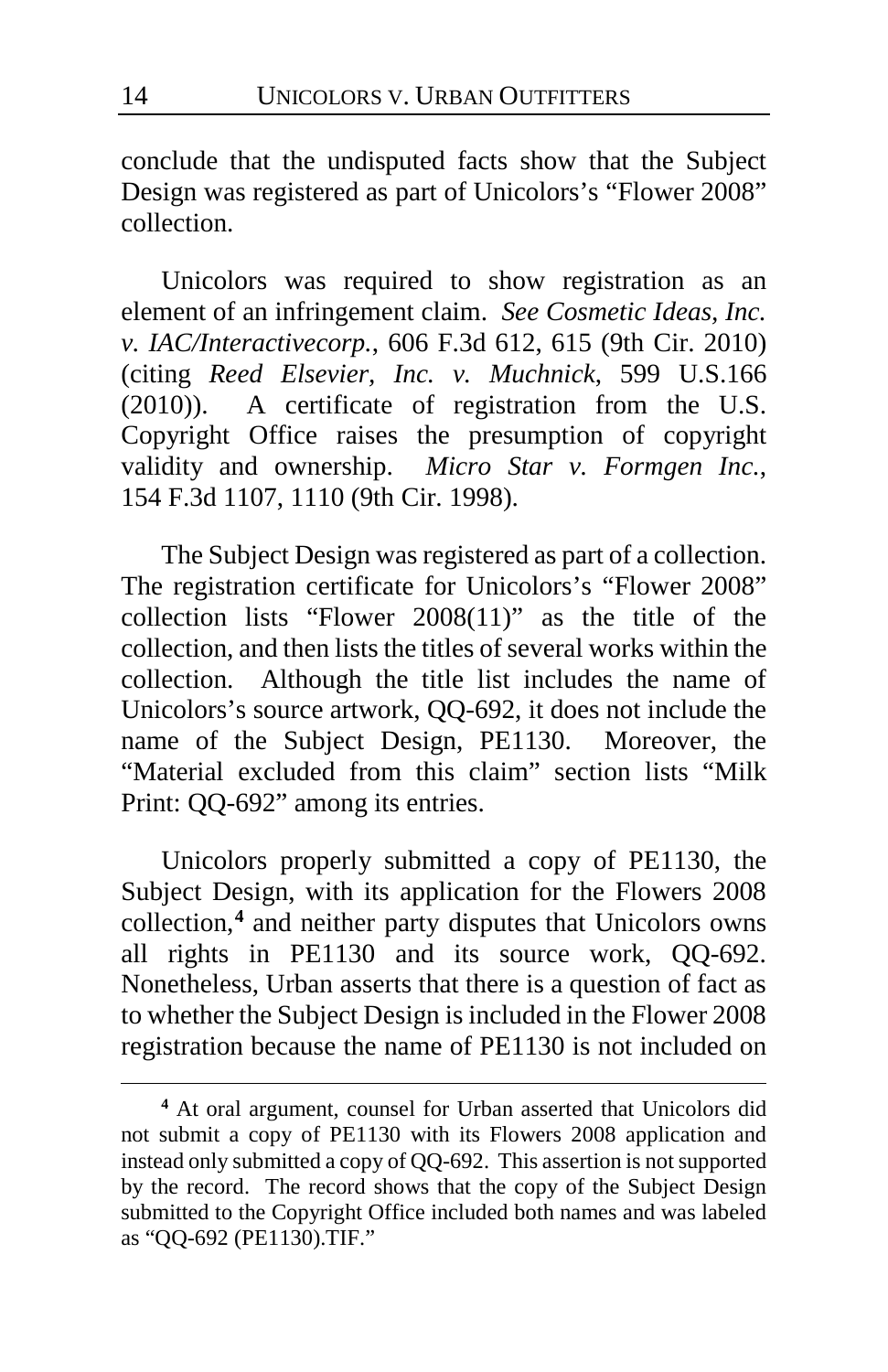the certificate and because the Subject Design's source material, QQ-692, is listed as excluded material. We address these arguments in turn.

# **1. Omitting the title of a work in a registration collection**

An applicant does not need to list the names of the component works in a collection to register them as long as it holds the rights to the component works. *Alaska Stock, LLC v. Houghton Mifflin Harcourt Publ'g Co.*, 747 F.3d 673, 683 (9th Cir. 2014). In *Alaska Stock,* we considered whether a stock photo company had properly registered copyright claims for the individual photos in a larger collection by registering the collection even though it did not list the names of the individual photos and only listed the names of some of the photos' authors. Following decisions from the Second, Third, Fourth, and Fifth Circuits, and the rule backed by the Copyright Office, we concluded that "collective work registrations [are] sufficient to permit an infringement action on behalf of component works, at least so long as the registrant owns the rights to the component works as well." *Id.* (quoting *Metro. Reg'l Info. Sys., Inc. v. Am. Home Realty Network, Inc.*, 722 F.3d 591, 598 (4th Cir. 2013)).

The record is clear that Unicolors submitted the PE1130 design as a component work in its application to register the Flower 2008 collection. Therefore, under *Alaska Stock*, Unicolors's registration of the Flower 2008 collection was sufficient to register the component design PE1130 even though the name of PE1130 was not listed on the registration itself.

Urban highlights that the registration certificate lists the names of the other works in the collection but excludes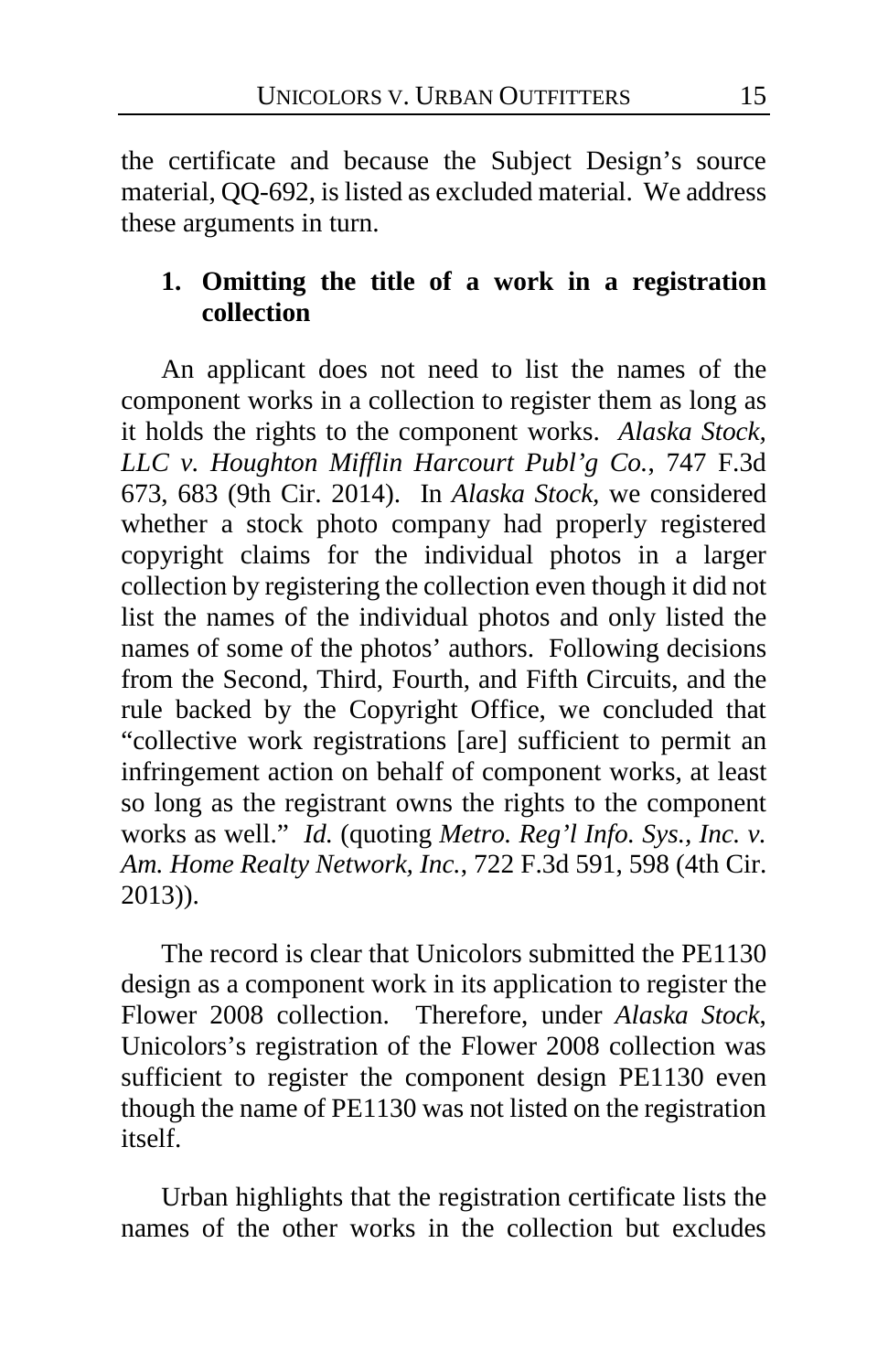PE1130, and argues that this creates a question of fact as to whether PE1130 is included in the registration at all. Urban does not cite any precedent for this assertion, which runs contrary to our holding in *Alaska Stock* that it is not necessary to list the names of component works in a collection. *See id.* There is no reason that listing some but not all of the component works would create a question of fact as to whether the omitted works are covered by the registration. Indeed, the registration certificate in *Alaska Stock* included the names of some, but not all, of the authors of the component works, but this had no bearing on our analysis or ultimate conclusion that the registration included all of the component works. *See id.*

The PE1130 design was submitted to the Copyright Office as part of the Flower 2008 collection and is a valid component work in that collection. The omission of PE1130 on the registration certificate has no impact on the status of PE1130's registration.

# **2. Listing the source work in the "materials excluded" section**

Urban next argues that Unicolors did not properly register PE1130 because the source artwork was listed as an excluded work on the registration certificate. This argument fails because Unicolors's infringement action is based on the derivative work and because good faith mistakes do not invalidate registration of a derivative work.

The Copyright Act defines a derivative work as "a work based upon one or more preexisting works, such as  $a[n]$ ... art reproduction, abridgment, condensation, or any other form in which a work may be recast, transformed, or adapted[, and] ... consisting of editorial revisions, annotations, elaborations, or other modifications which, as a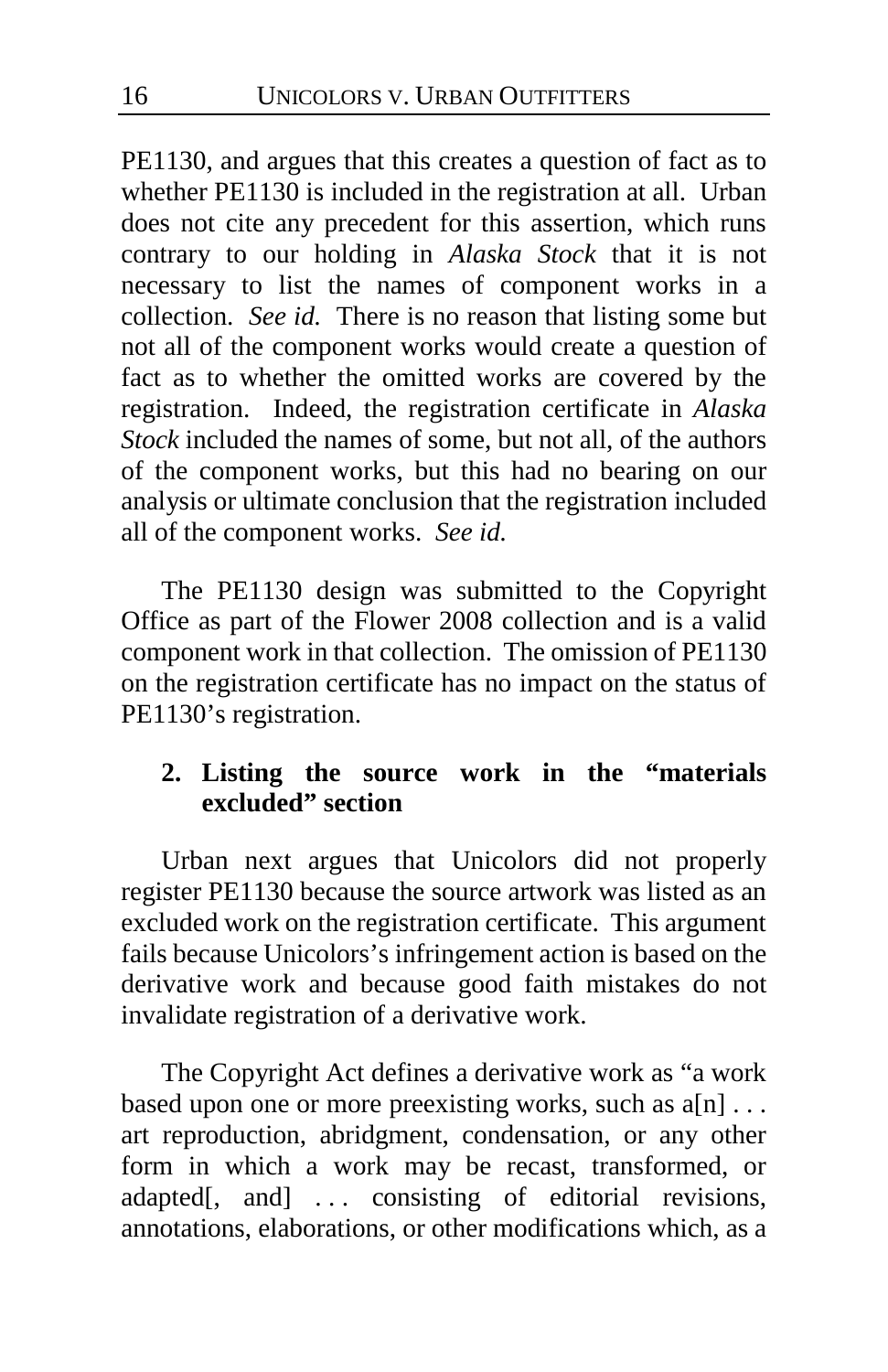whole, represent an original work of authorship." 17 U.S.C. § 101. The copyright protections for a derivative work are limited to the changes and contributions made by the derivative work's author and are distinct from the copyright protections for the source work. Section 103(b) of the Copyright Act states that "[t]he copyright [of a derivative] work is independent of, and does not affect or enlarge the scope, duration, ownership, or subsistence of, any copyright protection in the preexisting material." 17 U.S.C. § 103(b). As this section makes clear, the author of a derivative work cannot obtain a copyright interest in the source work by registering a derivative work; rather, the author of the source work retains all rights and copyright protections in the source work independent of the creation or registration of any derivative works.

Presumably to make this distinction clear and to clarify the scope of a derivative work's copyright protections, the Copyright Act requires applicants registering a derivative work to provide "an identification of any preexisting work or works that it is based on or incorporates, and a brief, general statement of the additional material covered by the copyright claim being registered." 17 U.S.C. § 409(9). The current application form**[5](#page-16-0)** for visual arts registrants addresses Section 409(9) requirement via "Space 6." However, Space 6 is a minefield for applicants attempting to properly register a derivative work. Applicants are instructed to complete Space 6 if the work is a changed version, compilation, or derivative work "*and* if it incorporates one or more earlier works that have *already been published or registered for copyright, or that have fallen into the public domain*." The implication is that applicants should not fill out Space 6 if

 $\overline{a}$ 

<span id="page-16-0"></span>United States Copyright Office, Form VA (2016), https://www.copyright.gov/forms/.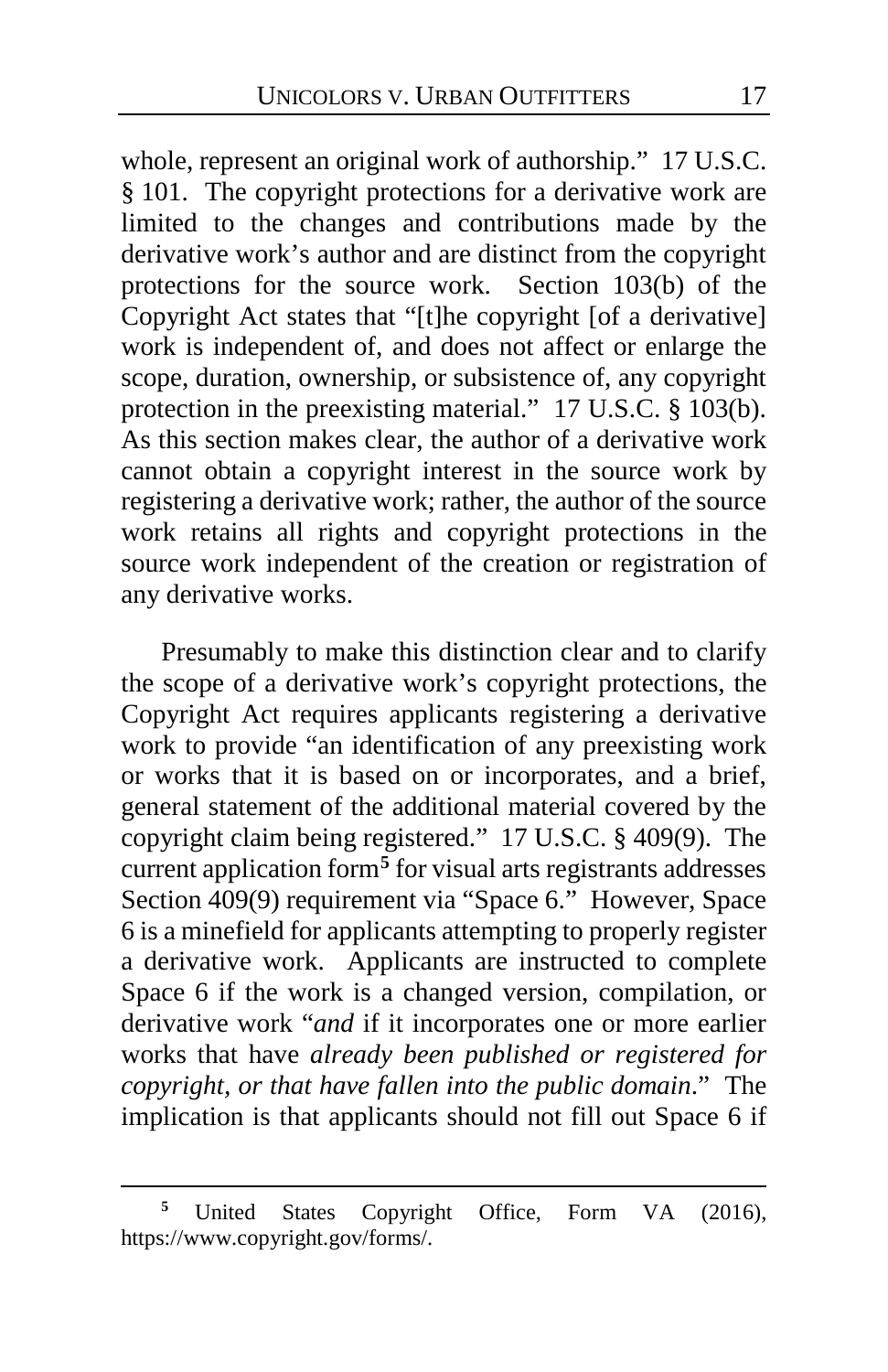their derivative work incorporates an earlier work that has not been published, registered, or is in the public domain.

All this is to say that Unicolors's claim that it inadvertently excluded QQ-692 is plausible. Although all works listed in Space 6 are eventually listed as "materials excluded from this claim" on the final registration certificate, Space 6 is the only place where applicants are able to identify source work. Thus, it was arguably reasonable for Unicolors to believe that it was required to list QQ-692 in Space 6 in order to comply with Section 409(9), even though it did not intend to exclude that work.

But regardless of whether Unicolors's mistake was reasonable, Unicolors's infringement claim is based on the derivative PE1130 design—not the source artwork. Thus, Urban's claim that QQ-692 was not registered is irrelevant because the registration of a derivative work "is independent of . . . any copyright protection in the preexisting material." 17 U.S.C. § 103(b). As discussed above, Unicolors properly registered PE1130 by submitting a copy of the design with its registration application for the Flower 2008 collection.

Nonetheless, Urban argues that because Unicolors excluded the source QQ-692 artwork, it somehow invalidated registration of the derivative PE1130 design. Contrary to Urban's contention, a registration error does not bar an infringement action unless "the inaccurate information was included on the application [ . . .] with knowledge that it was inaccurate" and the inaccuracy, "if known, would have caused the Register of Copyrights to refuse registration." 17 U.S.C. § 411(b)(1). Good faith mistakes in copyright applications do not preclude an infringement action. *See Urantia Found. v. Maaherra*, 114 F.3d 955, 963 (9th Cir. 1997) ("[I]nadvertent mistakes on registration certificates do not invalidate a copyright and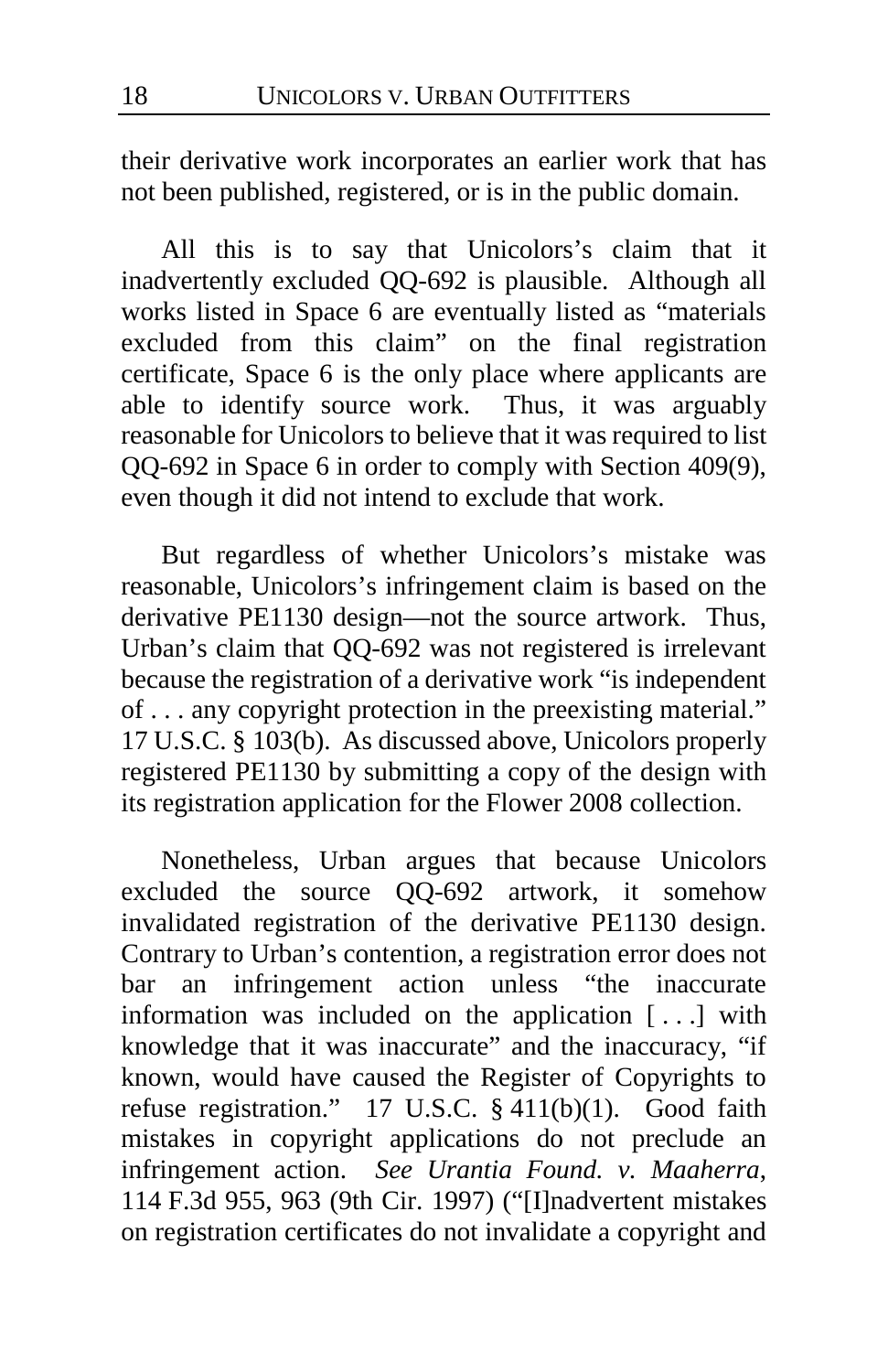thus do not bar infringement actions, unless . . . the claimant intended to defraud the Copyright Office by making the misstatement."); *L.A. Printex*, 676 F.3d at 853 ("[A] misstatement or clerical error in the registration application, if unaccompanied by fraud, should neither invalidate the copyright nor render the registration certificate incapable of supporting an infringement action." (alteration in original) (quoting 2 Nimmer on Copyright  $\S 7.20[B][1])$ ). Here, Unicolors's exclusion of QQ-692 was a good faith mistake. Moreover, it is clear that the mistake would not have caused the copyright office to refuse registration because the copyright office later approved Unicolors's request to correct the inadvertent exclusion.

In sum, Unicolors bases its infringement claim on PE1130, which was properly registered as part of a collection even though it was not named in the application. Moreover, because Unicolors's exclusion of QQ-692 was inadvertent and not fraudulent, the district court properly held that Unicolors had a valid registration in the Subject Design.

# **C. The Jury's Willfulness Verdict**

Finally, Urban seeks reversal of the jury's finding of willfulness. "[T]o prove willfulness under the Copyright Act, the plaintiff must show (1) that the defendant was actually aware of the infringing activity, or (2) that the defendant's actions were the result of reckless disregard for, or willful blindness to, the copyright holder's rights." *Wash. Shoe Co. v. A-Z Sporting Goods Inc.*, 704 F.3d 668, 674 (9th Cir. 2012) (quotation marks omitted) (quoting *Louis Vuitton Malletier, S.A. v. Akanoc Sols., Inc.*, 658 F.3d 936, 944 (9th Cir.2011)). In reviewing a jury's verdict, the court asks whether the verdict is supported by substantial evidence.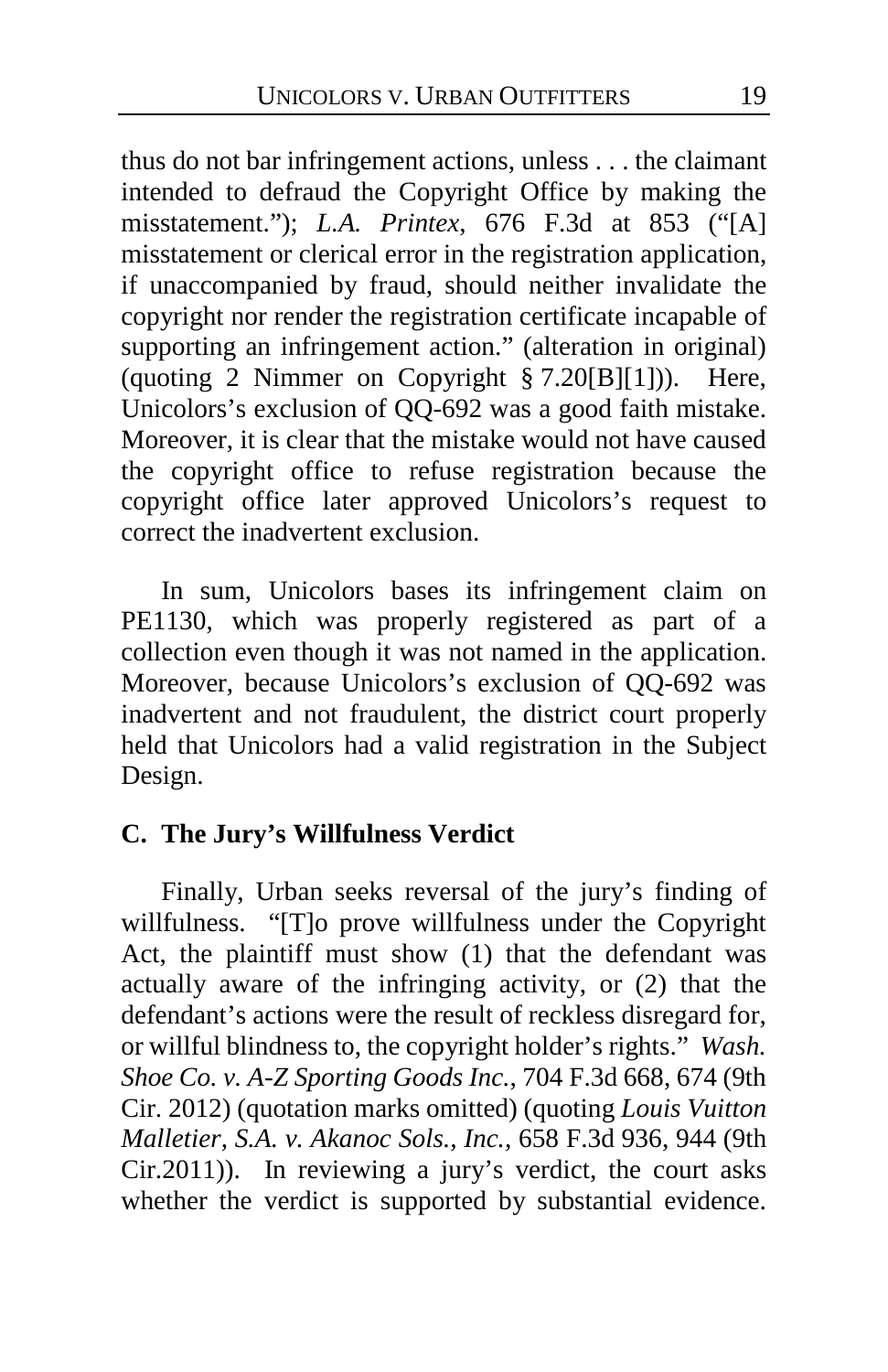*Gilbrook v. City of Westminster*, 177 F.3d 839, 856 (9th Cir. 1999).

At trial, Unicolors presented evidence that Urban adopted a reckless policy with regard to copyright infringement because it made no attempt to check or inquire into whether any of the designs it used in its apparel were subject to copyright protections. Unicolors showed that Urban keeps thousands of fabric swatches at its design studio that it has purchased from art studios or taken from vintage clothing remnants; Urban's designers use these swatches to create thousands of apparel designs each year; Urban pays tens of thousands of dollars each year to purchase art and has a general awareness that fabric designs may be copyrighted; and that Urban does not take any affirmative action to determine if the specific designs it is using are copyrighted. Unicolors also showed that Urban did not attempt to discover the origin of the Subject Design in this case. These facts are sufficient to show that Urban acted with reckless disregard for the possibility that the fabric it sampled was protected by copyright, and such conduct is sufficient evidence of willful infringement to support the jury's verdict.

Urban responds that these facts cannot support a finding of willfulness because there is no evidence that Urban had *knowledge* that its conduct constituted infringement. This argument relies on an improperly strict standard of willfulness; "merely reckless behavior" can support a finding of willful infringement. *Barboza v. New Form, Inc. (In re Barboza)*, 545 F.3d 702, 707 (9th Cir. 2008) (quotation marks omitted). As we have repeatedly held, a finding of willful infringement does not require a showing of actual knowledge; a showing of recklessness or willful blindness is sufficient. *See e.g.*, *Wash. Shoe Co.*, 704 F.3d at 674.